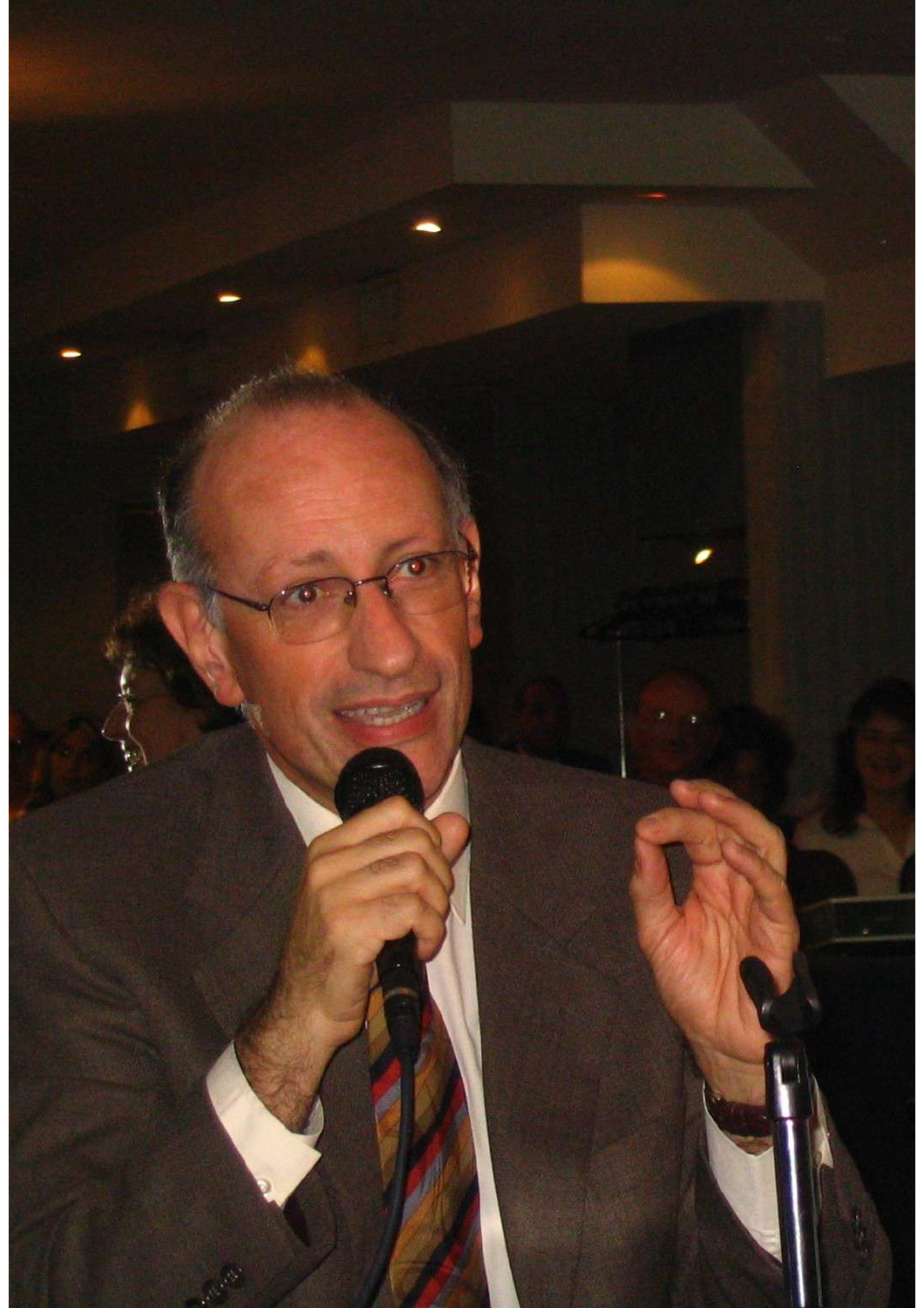# **Annals of Arthritis and Clinical Rheumatology**

۲a

# **Sarcopenia, Osteoporosis and Frailty: A Triad Comes of Age**

**Sánchez A<sup>1</sup> \*, Vidal M<sup>2</sup> , Vidal Neira LF2,3,4 and Messina OD<sup>5</sup>**

<sup>1</sup>Center of Endocrinology, *Rosario,* Argentina <sup>2</sup>Diagnostic Center for Osteoporosis and Rheumatic Diseases (CEDOR), Peru <sup>3</sup>Hospital Maria Auxiliadora, *Lima,* Peru

4 International Osteoporosis Foundation (IOF), Switzerland

5Rheumatology *Center, Argerich Hospital, Buenos Aires, Argentina*

# **Abstract**

The epidemiology and the clinical characteristics of three entities that lead to dysmobility, falls and fractures (osteoporosis, sarcopenia, and frailty) are reviewed. Osteoporosis is a worldwide health problem causing bone fragility and fractures. Sarcopenia is an age-associated decline of skeletal muscle mass and function. Frailty results from the accumulation of age-related deficits in different physiological systems and is a clinical state that leads to greater risks of adverse health outcomes, such as falls, fractures, hospitalizations, loss of independence, and death. The three entities have a common denominator (aging), but they can be secondary to other diseases. There are patients presenting with all three pathologies, which should be properly identified by the treating physicians.

**Keywords: Osteoporosis; Sarcopenia; Frailty; Aging; Dysmobility**

## **In tro ductio n**

Chronic pathologies affecting the health of elderly people are a source of concern for physicians and sanitary authorities. In this review we shall consider three entities that have aging as a common denominator: osteoporosis, sarcopenia, and frailty. The nature of this association remains controversial, but the available evidence suggests that it leads to poor clinical outcomes, increases the risk of deleterious health effects in older adults and raises health resources utilization [1].

Pathophysiologically, leptin appears as a candidate link between bone and muscle. This cytokine-like hormone is a classic adipokine, increases with weight gain, and decreases with weight loss. It is also produced by skeletal muscle, and leptin receptors are abundant in both muscle and bone-derived mesenchymal stem cells [2]. Other cytokines and growth factors such as IGF-1 have anabolic effects on muscle and bone [3]. Myostatin, a negative regulator of muscle growth, has a direct effect on bone, and periods of muscle atrophy due to disuse also result in bone loss [3].

# **OPEN ACCESS**

# **\*Correspondence:**

Sanchez A, Center of Endocrinology, Rosario, Argentina, Tel: 54 341-424- 0767; Fax: +54 341-421-2929; E-mail: asanvir@gmail.com **Received Date**: 23 Jan 2020 **Accepted Date:** 27 Feb 2020 **Published Date:** 02 Mar 2020

#### **Citation:**

Sánchez A, Vidal M, Vidal Neira LF and Messina OD. Sarcopenia, Osteoporosis and Frailty a Triad Comes of Age. Ann Arthritis Clin Rheumatol. 2020; 3(1): 1017.

**Copyright** © 2020 Sánchez A. This is an open access article distributed under the Creative Commons Attribution License, which permits unrestricted use, distribution, and reproduction in any medium, provided the original work is properly cited.

The European male ageing study showed significant longitudinal age adjusted relationships between higher levels of IGF-1, IGFBP-3, and vitamin D, and lower risks of worsening frailty in men. In unadjusted analysis, higher levels of DHEA-S were associated with lower risk of worsening frailty [3]. Presently the role of klotho, a powerful longevity protein produced by muscle, is being evaluated to better understand the mechanisms leading to sarcopenia in old age [4].

The loss of Lean Body Mass (LBM) is the primary reason for the age-associated decrease in basal metabolic rate and energy requirement. Weight loss due to caloric restriction leads to a loss of body fat, lean mass, and bone density [2]. Chronic inflammation, neurological problems (in the central nervous system, or loss of innervation in the periphery), sensory loss (sight, hearing) and many other conditions are frequently implicated in the tendency to fall and the high risk of fractures.

#### **Sarcopenia and osteoporosis**

The term sarcopenia (from the Greek sarx = flesh, and penia = poverty, lack) was first used by Rosenberg more than 20 years ago to describe an age-related loss of muscle mass and function, and raise the question if it is a disease or a process of normal aging [5]. One year after, Baumgartner proposed an operational definition of sarcopenia based on Appendicular Skeletal Muscle mass (ASM) corrected for height  $[ASM/height^2(kg/m^2)]$  and defined the cutoff values for sarcopenia as being 2 standard deviations below the level of healthy young person's [6].

Several expert groups worldwide have proposed complementary definitions of sarcopenia,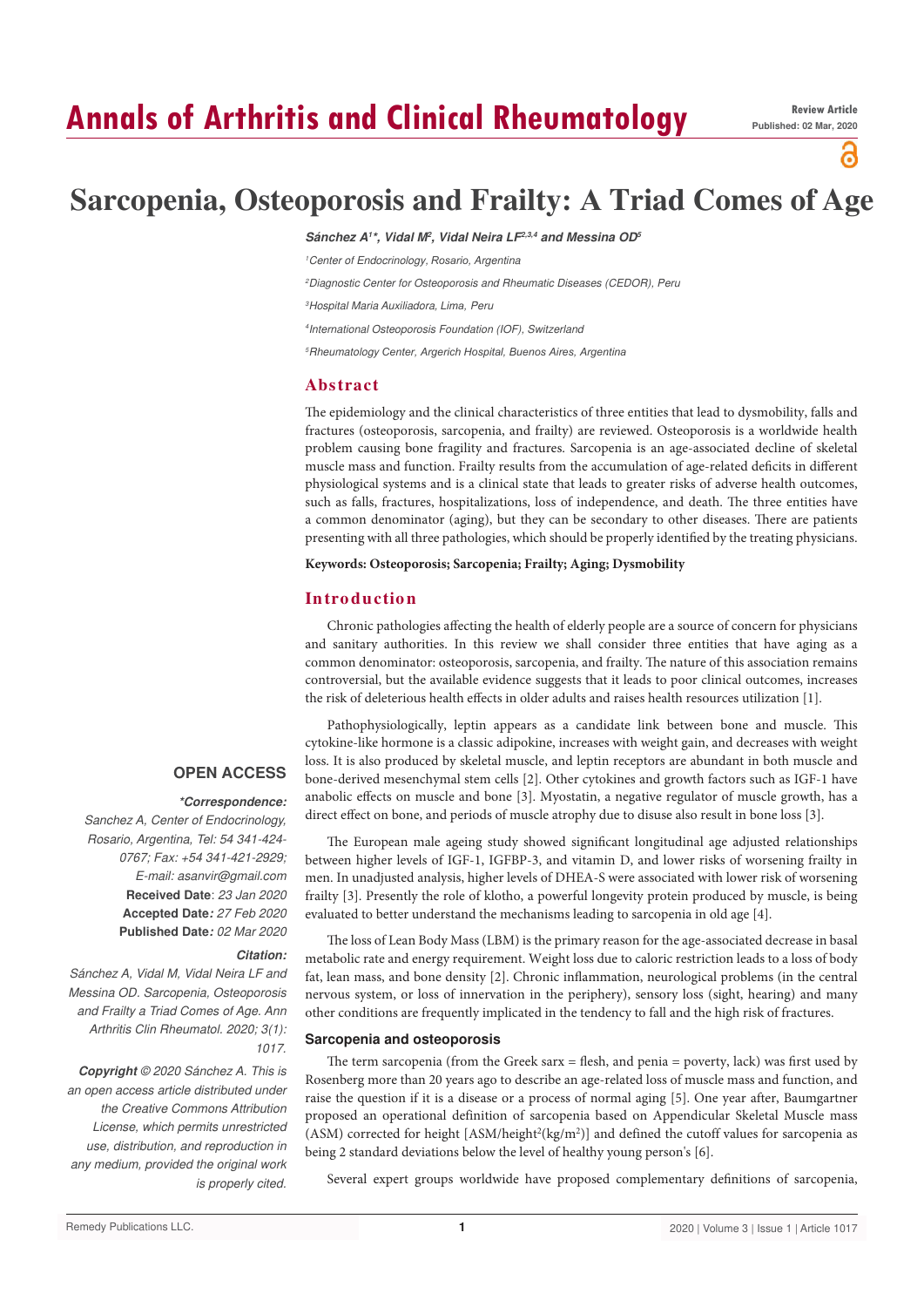but in 2010, the European Working Group on Sarcopenia in Older People (EWGSOP) proposed a sarcopenia definition that has been widely used worldwide, which allowed a better identification and care of these patients [7,8].

This definition was revised in 2018 [9]; in this new version, an operative definition for sarcopenia was updated: "Sarcopenia is probable when low muscle strength is detected. A sarcopenia diagnosis is confirmed by the presence of low muscle quantity or quality. When low muscle strength, low muscle quantity/quality and low physical performance are all detected, sarcopenia is considered severe". After a careful review of the techniques and validated tests and tools for measuring the sarcopenia parameters, the EWGSOP recommends cut-off points usually set at -2 or -2.5 standard deviations based on European populations and normative references from healthy young adults. For muscle quantity measured by Dual-energy X-ray Absorptiometry (DXA), the recommended cut-off points are ASM/ height<sup>2</sup><7.0 kg/m<sup>2</sup> for men and <5.5 kg/m<sup>2</sup> for women [9].

It is widely recognized that sarcopenia is a public health burden and associated with several harmful outcomes. The age associated decline of skeletal muscle mass and function is known to lead to frailty, cachexia, osteoporosis, metabolic syndrome and death [10]. Therefore, it is necessary to implement preventive and therapeutic measures to face the growing number of older people affected by sarcopenia and its complications, especially because the prevalence of sarcopenic patients will dramatically increase in the next 30 years [11,12].

Sarcopenia is frequent among the population aged 60 or older; the prevalence found in the NHANES III survey was 7% to 10%, but in the New Mexico study the prevalence rose to 50% in persons older than 80 years of age [2]. However, we must consider that the prevalence varies widely depending on the diagnostic method used (8.4% to 27.6% in 250 patients with a mean age of 74.1  $\pm$  6.4 years). It has been reported that bioelectrical impedance analysis overestimated muscle mass compared to DXA; while in the assessment of muscle strength pneumatic dynamometer diagnosed sarcopenia two times more frequently than a hydraulic dynamometer [13].

In aging as well as in many chronic diseases, bone loss and muscle atrophy occur simultaneously, leading to concomitant osteoporosis and sarcopenia [14]. This relationship has been extensively analyzed in the literature and it is important to highlight this aspect because sarcopenia predisposes to dysmobility, frailty, falls and fractures, potentially increasing morbidity, mortality and risk of complications in the osteoporotic patient [14,15].

One of the initial questions is how often the association between osteoporosis and sarcopenia occurs, and the nature of this association. In community dwelling elderly Japanese women, osteoporosis was found to be associated with loss of skeletal muscle mass, but not with muscle weakness [16]. In the SARCOS study, 332 subjects over 65 years of age were evaluated. Osteoporosis was diagnosed in 68% of sarcopenic women, however only 20.7% of women with osteoporosis had sarcopenia; in older men, 44.7% of individuals with sarcopenia presented osteoporosis, and 42.9% of men with osteoporosis showed sarcopenia. In an adjusted logistic regression analysis for sarcopenia, osteoporosis presented a statistically significant association with sarcopenia in men but not in women [17].

The relationship between bone mineral density and muscle has been assessed from different points of view. Swedish 70 year olds with confirmed sarcopenia demonstrate poorer BMD and bone architecture than those with probable and no sarcopenia, and have increased likelihood of incident falls [18]. In the SarcoPhAge study of elderly people, lower muscle mass and function was associated with lower BMD values, but also with a microarchitecture deterioration evaluated with Trabecular Bone Scores (TBS), and individuals with incident sarcopenia had an approximately fivefold higher risk of concomitantly developing osteoporosis [19,20].

Moreover, among elderly women, the degree of sarcopenia correlates with the degree of osteoporosis as determined by DXA; whole-body and femoral neck BMD values were significantly lower among all sarcopenia stages when compared to non-sarcopenia [21]. Data from the National Health and Nutrition Examination Survey (NHANES) 1999 to 2002 indicated an association of dysmobility with increased mortality risk in adults aged 50 years and older [22]. In the same survey, data from the 2013 to 2014 period were analyzed: irrespective of sex or ethnicity, increased muscle strength may help protect against the odds of developing osteoporosis [23].

The deleterious effect of sarcopenia on muscle function seems to generate a series of additional risks in the osteoporotic patient, as reduced levels of muscle function reflected in functional tests, increased risk of falls and indeed fractures. In the WHI trial, women with low BMD, with or without sarcopenia, had greater risk of fracture (including hip fracture) than women with normal BMD; women with sarcopenia alone had similar risk to women with normal BMD [24]. In 7,531 elderly men of the Mr. OS Study, better values of muscle mass, strength and function were associated with lesser risk of major osteoporotic fractures [25].

Sixty-eight prefrail adults between 65 and 94 years were assigned to four groups according to mean DXA results: sarcopenic (low aLM), osteopenic (low T-score), osteosarcopenic (the combination of low T-score and low aLM) and controls. Multiple linear regression analysis adjusted for age, gender, physical activity, and 25-(OH)D serum level, was used to identify the influence of being osteosarcopenic, sarcopenic, or osteopenic on physical performance (hand grip, chair rise test, Sit-To-Stand (STS) power, and gait speed), and serum markers for increased bone. Only osteosarcopenic participants showed significantly reduced hand grip strength, increased chair rising time, and STS power time as well as significantly increased bone turnover markers. The authors conclude that up-to-date osteoporosis and post-fracture management of older persons should aim at both, bone and muscle [26].

Postmenopausal women with recent wrist fracture studied with peripheral quantitative tomography had lower estimated bone strength at the distal radius and tibia, and lower muscle density; their grip strength and the ability to stand up from a chair showed diminished muscle function [27]. In women aged 60 to 75 years, a positive association exists between lumbar muscle mass (evaluated with magnetic resonance imaging) and Bone Mineral Density (BMD) [28]. Lumbar compression fractures in postmenopausal women with underlying osteoporosis are associated with less paraspinal and psoas muscle volumes [29].

Women presenting with the combination of obesity, sarcopenia and osteoporosis have poorer functionality scores compared to obese women, and are at increased risk for bone fractures and immobility from the combined decline in bone and muscle mass, and increased fat mass. This combination, called osteosarcopenic obesity, was found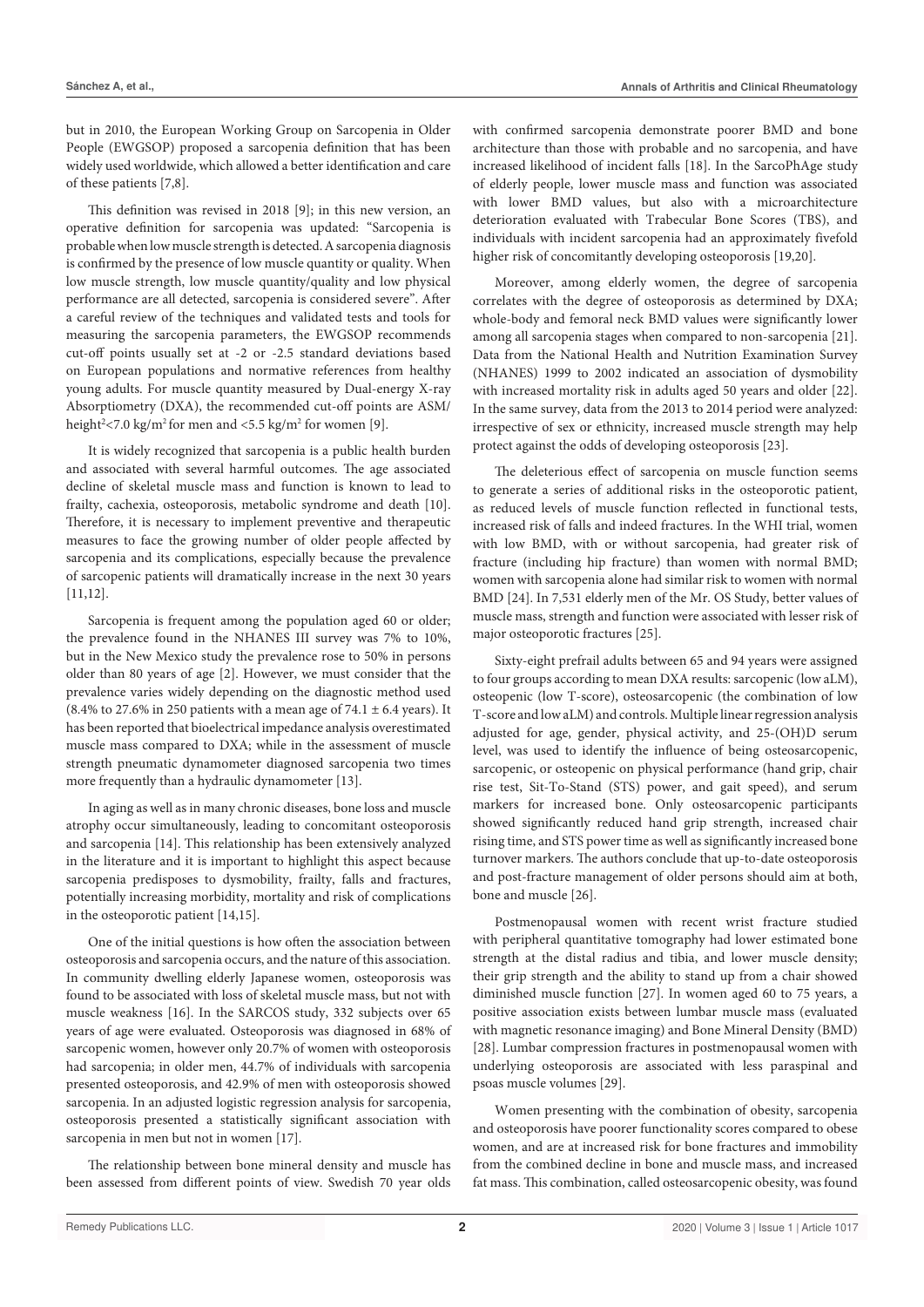to be associated with the frailty syndrome in Mexican women aged 50 years or older [30].

In Korean men and women, low appendicular lean mass and grip strength were indicators of higher risk of fragility fractures [31]. Using the data from the Korean National Health and Nutrition Examination Survey (KNHANES IV) 2009, it was determined that aLM was associated with proximal femur (but not with lumbar) BMD in both sexes; another valuable conclusion of that study was that with aging muscle mass is lost faster in men than in women [32].

The balance test, gait speed test, and self-reported history of fall all hold independent fracture predictability, the consideration of these clinical risk factors for fracture would improve the fracture risk assessment and subsequently also fracture prevention [33]. However, physical exercise has a positive impact on muscle mass and muscle function in healthy subjects aged 60 years and older.

## **Frailty**

The term "frailty" is becoming more and more popular in geriatric medicine and is defined as "a multidimensional geriatric syndrome characterized by a cumulative decline in multiple body systems or function with pathogenesis involving physical as well as social dimensions" [9]. Frailty results from the accumulation of age related deficits in different physiological systems and is a clinical state that leads to greater risks of adverse health outcomes, such as falls, fractures, hospitalizations, loss of independence, and death [32].

In older people, frailty is a strong predictor of major negative health-related outcomes (disability, care home admission, hospitalization, institutionalization and mortality), affecting the quality of life of the individual, and economically overloading health care systems [34,35].

"Frailty has physical and cognitive components and clinical criteria of the frail phenotype are: Unintentional weight loss, self-reported exhaustion, weakness (grip strength), slow walking speed, and low physical activity. Three phenotypes have been identified: Robust: 0 criteria; prefrail: between 1 and 2 criteria; frail: 3 or more criteria [36]".

Fragility and sarcopenia share some physical components as low grip strength and slow gait speed, and weight loss is an etiological factor for sarcopenia; but there are important differences. Frailty is considered a geriatric syndrome while sarcopenia is considered a disease and a decline in several physiological systems with physical, psychological cognitive and social consequences [9]. Treatment options for physical frailty and for sarcopenia likewise overlap: Provision of optimal protein intake, supplementation of vitamin D, and physical exercise [31].

Although sarcopenia and frailty are considered distinct entities, the association of both with osteoporosis is clearly established. Likewise, the association of sarcopenia, osteoporosis and frailty with aging is supported by clinical and epidemiological evidence. In community dwelling, 75 year old women followed 10 years a frailty index was created at each of three visits. Frailty score increased by 6% to 7% annually. A higher frailty score was equivalent to being 5 to 10 years chronologically older. Frailty was associated with low BMD and higher risk of dying [37]. In the ROAD study surveys, osteoporosis was significantly associated with sarcopenia and frailty occurrence within 4 years [38,39].

Incident clinical fracture was associated with an elevated risk of death independently of pre-fracture levels of frailty in community dwelling elderly men [40]. Higher abdominal obesity and sarcopenia were associated with frailty among men with and without HIV. Assessment of these body composition parameters may help detect frailty in the clinical setting [41].

In the CaMos study baseline obesity was associated with faster frailty progression: Incident hip fractures augmented frailty index in both sexes, although vertebral fractures worsened frailty only in women; older women and men with new vertebral fractures, hip fractures or obesity represent high risk groups that should be considered for frailty interventions [42].

#### **Which intervention would be appropriate?**

**Role of nutrition and vitamin D:** A Mediterranean diet was associated with a lower incidence of frailty over an 8-year follow-up period (40) [43]. In a cross-sectional study of a sample of postmenopausal women of non-Mediterranean origin, a Mediterranean diet improved BMD at the spine, and increased appendicular lean mass [44]. The origin of dietary protein (animal or vegetal) does not make a difference, but Isanejad et al. [46] found no protective effect of plant protein against frailty [45-47].

In the osteoporosis risk factor and fracture prevention study, associations were detected between protein intake and physical function in non-sarcopenic women but not in sarcopenic women [47].

Protein supplementation has a significant positive influence on lumbar BMD but shows no association with relative risk of hip fractures [48]. Whey supplements above the RDA (0.8 g/kg) may preserve fat free mass without adversely affecting skeletal health or renal function in healthy older adults [49].

In the Framingham study a higher protein intake was associated with reduced risk of hip fracture [50]. Both combined administration of proteins through diet and supplements, and single administration through protein supplements may reduce the risk of fracture in postmenopausal osteoporotic women [51].

Protein intake >1.0 g/kg day promotes gains in skeletal muscle mass and muscular strength after resistance training in untrained older women [52]. The osteoporosis risk factor and preventionfracture prevention study also found that daily protein intake >1.1 g/ kg day prevents the onset of frailty in older women [53]. The origin of the protein consumed (plant, animal) does not imply any advantage for bone, according to the National Osteoporosis Foundation [54].

The importance of hormonal replacement therapy together with proper dietary protein intake and exercise in order to prevent loss of muscle mass in postmenopausal women has been reviewed [55].

Both ESCEO and IOF state that in older people with osteoporosis, higher protein intake  $(\geq 0.8 \text{ g/kg}$  body weight/day, i.e., above the current RDA) is associated with higher BMD, a slower rate of bone loss, and reduced risk of hip fracture, provided that dietary calcium intakes are adequate. Intervention with dietary protein supplements attenuate age-related BMD decrease and reduce bone turnover marker levels, together with an increase in IGF-I and a decrease in PTH [56]. These recommendations are strengthened by the findings of a recent systematic review and meta-analysis [57].

Consistent relationships exist between vitamin D status and muscle function, especially in the elderly frail patient. There is evidence that Vitamin D Deficiency (VDD) is associated with a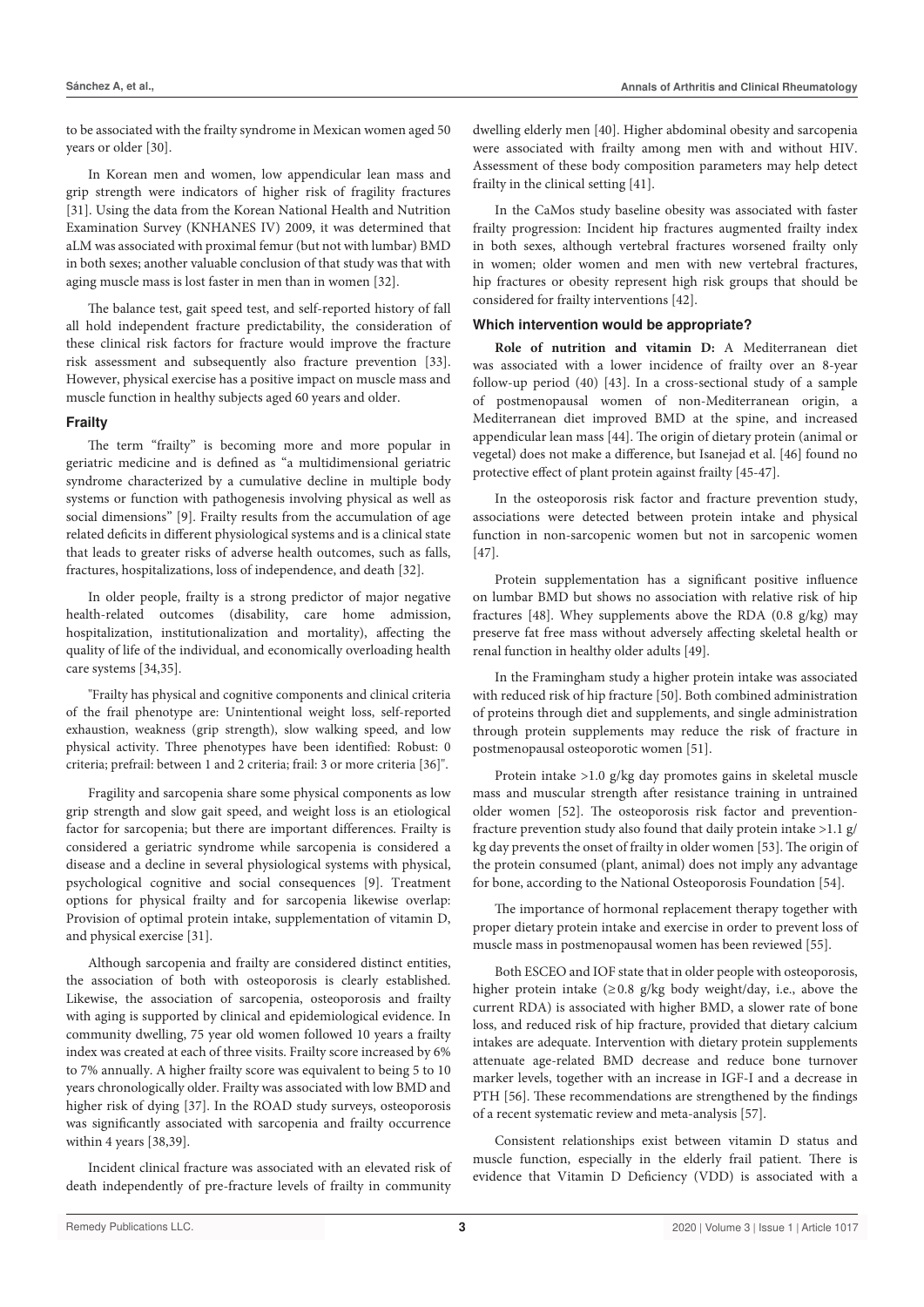decline in muscle function. VDD is consistently associated with frailty. Vitamin D supplementation can be used in patients at risk for falls. Another systematic review of the effect of vitamin D supplementation on muscle found a small but significant effect of vitamin D on muscle strength, but not on muscle mass or power. Supplementation was more effective in subjects with low levels of 25-OHD initially [58]. They are most likely to have VDD and muscle loss/dysfunction, thus justifying supplementation independent of a putative effect on the prevention of falls [55,38]. VDD is associated to obesity, the metabolic syndrome, and diabetes. Muscle cells express the vitamin D receptor. In aging, there is intramuscular adipose accumulation. The possibility of a causative link between VDD and decreased muscle function, due to excess muscular fat, has to be considered [59].

Some studies of association suggest a preventive effect of vitamin D on falls. Results of intervention studies giving vitamin D to community dwelling elderly subjects have been contradictory. Tang comments that this discrepancy could be attributed to the heterogeneity of the included clinical studies because some have not incorporated all the important parameters in their design to analyze this association, such as the type of population studied (sufficient or deficient vitamin D patients), the form and dose of administration of the supplements and the way to collect information on falls [60]. If documented, VDD should be treated, keeping in mind that for older people the daily maintenance dose should not exceed 1,000 IU [61].

A meta-analysis found a significant inverse relationship between serum levels of 25-OHD and the risk of frailty [62]. In a Belgian study, incident immobility and mortality could be accurately predicted on the basis of sarcopenia and frailty characteristics; serum 25-OHD and BMD scores were the most important predictors [63].

Frailty and osteoporosis share common risk factors such as age, sarcopenia, lack of physical activity, low body weight, and smoking. In a prospective study of a community sample of older women, it was found that those who were frail at baseline had a statistically significantly lower hip and spine BMD at follow-up than women who were non-frail at baseline [64].

**Role of calcium:** For the prevention and treatment of osteoporosis in adults, the recommended daily calcium intake (preferably from dietary origin, especially from dairy products) is 1 g to 1.5 g [65].

**Role of exercise:** The benefits of exercise (both aerobic and resistance) to combat age related sarcopenia have been recently reviewed [66]. Exercise can prevent BMD deterioration when initiated in early menopause; its benefit does not wear off with time, if continued [67]. It has been suggested that a threshold of exercise intensity and frequency exists to provoke a benefit to bone [68].

Traditional and high-velocity physical resistance training, weight-bearing impact exercises and challenging balance/mobility activities appear to be most effective for optimizing musculoskeletal health and function [69]. Exercise is associated with a reduction in falls, injurious falls, and probably fractures in older adults, including people with cardio metabolic and neurological diseases [70].

Although the favorable effects of High-intensity resistance and Impact Training (HiRIT) on bone strength have been demonstrated, it is generally considered unsuitable for older adults. A recent study reports that 8 months of HiRIT was efficacious and induced no adverse effects in older postmenopausal women with, or at risk of, osteoporosis. It improves kyphosis in osteoporotic women [71,72].

Simple interventions, such as 6 months practice of aerobic dancing, could result in a lower incidence of bone fracture through increasing BMD and decreasing fall risk for postmenopausal women [73], but there are not enough studies in older men [74].

It is unclear which exercise program is optimal [75]. A Delphi consensus acknowledges the benefit of moderate exercise programs for patients with osteoporosis, but warns about the risks for those who have sustained vertebral fractures. Daily balance and endurance training for spinal extensor muscles are recommended for all subjects [76]. A recent review confirms the positive impact of physical exercise on muscle mass and function in healthy subjects aged 60 years and older [77].

Finally, some clinical trials suggest that protein supplementation as hydrolyzed collagen in combination with resistance training may increase muscle mass and muscle strength in elderly subjects, albeit in the short term, and this aspect deserves more research [78,79].

### **Clinical evaluation of patients**

The ESCEO working group on frailty and sarcopenia recommends the following tests in primary care settings [80]:

a) For assessment of muscle mass: Anthropometric measurements, handgrip strength, repeated chair stands test

- b) For assessment of muscle strength: Handgrip strength
- c) For assessment of physical performance: Gait speed

In order to assess the impact of frailty and sarcopenia on the quality of life of patients, several questionnaires have been implemented. Perhaps the most complete is SarQoL, which has been translated to several languages [81]. The Society of Sarcopenia, Cachexia and Wasting Disorders suggests the use of the SARC-F questionnaire [82]. Bone densitometry continues to be the gold standard for diagnosing osteoporosis.

## **Co n clusio n**

In this review the meaning of the frequent associations found in the literature between osteoporosis, sarcopenia and frailty has been explained. The three entities are different aspects of the same process: aging. Each can be associated to several causing conditions and diseases. The role of proper nutrition, exercise and vitamin D sufficiency in old age has been addressed. A good understanding of aging will help the clinician to better evaluate and treat elderly patients [83-85].

#### **Re fe re n ce s**

- 1. Reginster JY, Beaudart C, Buckinx F, Bruyère O. Osteoporosis and sarcopenia: two diseases or one? Curr Opin Clin Nutr Metab Care. 2016;19(1):31-6.
- 2. Hamrick MW. Role of the cytokine-like hormone leptin in muscle-bone crosstalk with aging. J Bone Metab. 2017;24(1):1-8.
- 3. Evans WJ. Skeletal muscle effects on the skeleton. In: Rosen CJ, editor. Primer on the Metabolic Bone Diseases and Disorders of Mineral Metabolism. USA: John Wiley & Sons; 2013.
- 4. Avin KG, Coen PM, Huang W, Stolz DB, Sowa GA, Dubé JJ, et al. Skeletal muscle as a regulator of the longevity protein, Klotho. Front Physiol. 2014;5:189.
- 5. Rosenberg IH. Sarcopenia: origins and clinical relevance. J Nutr.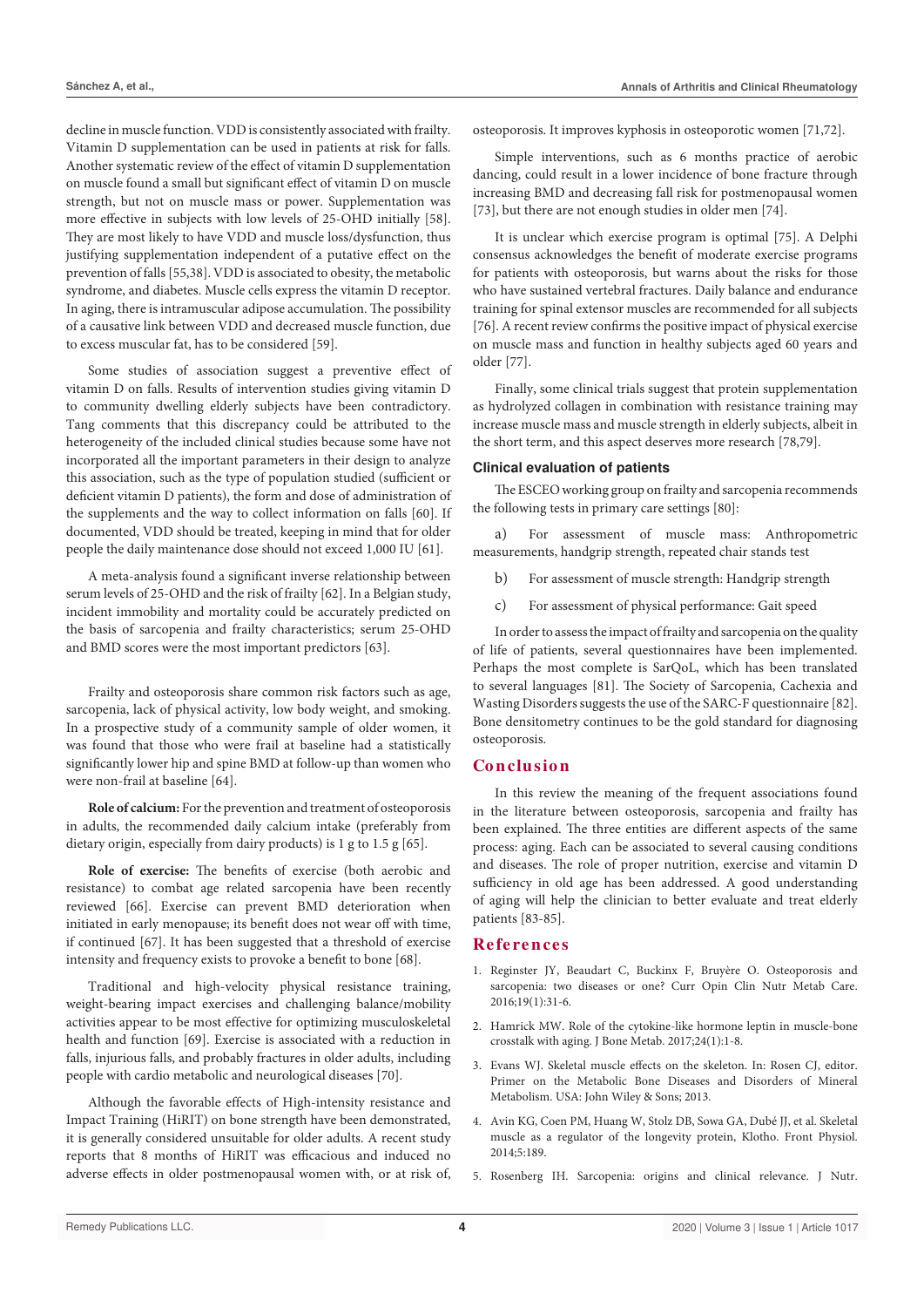1997;127(5 Suppl):990S-991S.

- 6. Baumgartner RN, Koehler KM, Gallagher D, Romero L, Heymsfield SB, Ross RR, et al. Epidemiology of sarcopenia among the elderly in New Mexico. Am J Epidemiol. 1998;147(8):755-63.
- 7. Morley JE, Abbatecola AM, Argiles JM, Baracos V, Bauer J, Bhasin S, et al. Society on sarcopenia, cachexia and wasting disorders trialist workshop. Sarcopenia with limited mobility: an international consensus. J Am Med Dir Assoc. 2011;12(6):403-9.
- 8. Cruz-Jentoft AJ, Baeyens JP, Bauer JM, Boirie Y, Cederholm T, Landi F, et al. Sarcopenia: European consensus on definition and diagnosis: report of the European working group on sarcopenia in older people. Age Ageing. 2010;39:412-23.
- 9. Cruz-Jentoft AJ, Bahat G, Bauer J, Boirie Y, Bruyère O, Cederholm T, et al. Sarcopenia: revised European consensus on definition and diagnosis. Age Ageing. 2019;48(1):16-31.
- 10. Beaudart C, Zaaria M, Pasleau F, Reginster JY, Bruyère O. Health outcomes of sarcopenia: A systematic review and meta-analysis. PLoS One. 2017;12(1):e0169548.
- 11. Beaudart C, Rizzoli R, Bruyère O, Reginster JY, Biver E. Sarcopenia: burden and challenges for public health. Arch Public Health. 2014;72(1):45.
- 12. Ethgen O, Beaudart C, Buckinx F, Bruyère O, Reginster JY. The future prevalence of sarcopenia in Europe: a claim for public health action. Calcif Tissue Int. 2017;100(3):229-34.
- 13. Beaudart C, Reginster JY, Slomian J, Buckinx F, Dardenne N, Quabron A, et al. Estimation of sarcopenia prevalence using various assessment tools. Exp Gerontol. 2015;61:31-7.
- 14. Laurent MR, Dedeyne L, Dupont J, Mellaerts B, Dejaeger M, Gielen E. Age-related bone loss and sarcopenia in men. Maturitas. 2019;122:51-56.
- 15. Yeung SSY, Reijnierse EM, Pham VK, Trappenburg MC, Lim WK, Meskers CGM, et al. Sarcopenia and its association with falls and fractures in older adults: A systematic review and meta-analysis. J Cachexia Sarcopenia Muscle. 2019;10(3):485-500.
- 16. Taniguchi Y, Makizako H, Kiyama R, Tomioka K, Nakai Y, Kubozono T, et al. The association between osteoporosis and grip strength and skeletal muscle mass in community-dwelling older women. Int J Environ Res Public Health. 2019;16(7):pii: E1228.
- 17. Frisoli A Jr, Martin FG, Carvalho ACC, Borges J, Paes AT, Ingham SJM. Sex effects on the association between sarcopenia EWGSOP and osteoporosis in outpatient older adults: Data from the SARCOS study. Arch Endocrinol Metab. 2018;62(6):615-22.
- 18. Scott D, Johansson J, McMillan LB, Ebeling PR, Nordstrom P, Nordstrom A. Associations of sarcopenia and its components with bone structure and incident falls in Swedish older adults. Calcif Tissue Int. 2019;105(1):23-36.
- 19. Locquet M, Beaudart C, Bruyère O, Kanis JA, Delandsheere L, Reginster JY. Bone health assessment in older people with or without muscle health impairment. Osteoporos Int. 2018;29(5):1057-67.
- 20. Locquet M, Beaudart C, Reginster JY, Bruyère O. Association between the decline in muscle health and the decline in bone health in older individuals fro m the SarcoPhAge cohort. Calcif Tissue Int. 2019;104(3):273-84.
- 21. Lima RM, de Oliveira RJ, Raposo R, Neri SGR, Gadelha AB. Stages of sarcopenia, bone mineral density, and the prevalence of osteoporosis in older women. Arch Osteoporos. 2019;14(1):38.
- 22. Looker AC. Dysmobility syndrome and mortality risk in US men and women age 50 years and older. Osteoporos Int. 2015;26(1):93-102.
- 23. McGrath RP, Kraemer WJ, Vincent BM, Hall OT, Peterson MD. Muscle strength is protective against osteoporosis in an ethnically diverse sample of adults. J Strength Cond Res. 2017;31(9):2586-9.
- 24. Harris R, Chang Y, Beavers K, Laddu-Patel D, Bea J, Johnson K, et al.

Risk of fracture in women with sarcopenia, low bone mass, or both. J Am Geriatr Soc. 2017;65(12):2673-8.

- 25. Harvey NC, Odén A, Orwoll E, Lapidus J, Kwok T, Karlsson MK, et al. Measures of physical performance and muscle strength as predictors of fracture risk independent of FRAX, falls and BMD: A meta-analysis of the Osteoporotic Fractures in Men (MrOS) Study. J Bone Miner Res. 2018;33(12):2150-7.
- 26. Drey M, Sieber CC, Bertsch T, Bauer JM, Schmidmaier R; FiAT Intervention Group. Osteosarcopenia is more than sarcopenia and osteopenia alone. Aging Clin Exp Res. 2016;28(5):895-9.
- 27. Crockett K, Arnold CM, Farthing JP, Chilibeck PD, Johnston JD, Bath B, et al. Bone strength and muscle properties in postmenopausal women with and without a recent distal radius fracture. Osteoporos Int. 2015;26(10):2461-9.
- 28. Lee DY, Yang JH, Ki CH, Ko MS, Suk KS, Kim HS, et al. Relationship between bone mineral density and spinal muscle area in magnetic resonance imaging. J Bone Metab. 2015;22(4):197-204.
- 29. Huang CWC, Tseng IJ, Yang SW, Lin YK, Chan WP. Lumbar muscle volume in postmenopausal women with osteoporotic compression fractures: quantitative measurement using MRI. Eur Radiol. 2019;29(9):4999-5006.
- 30. Szlejf C, Parra-Rodríguez L, Rosas-Carrasco O. Osteosarcopenic obesity: prevalence and relation with frailty and physical performance in middleaged and older women. J Am Med Dir Assoc. 2017;18(8):733.e1-733.e5.
- 31. Kim JH, Hong AR, Choi HJ, Ku EJ, Lee JH, Cho NH, et al. Defining sarcopenia in terms of skeletal health. Arch Osteoporos. 2018;13(1):100.
- 32. Clegg A, Young J, Iliffe S, Rikkert MO, Rockwood K. Frailty in elderly people. Lancet. 2013;381(9868):752-62.
- 33. Wihlborg A, Englund M, Åkesson K, Gerdhem P. Fracture predictive ability of physical performance tests and history of falls in elderly women: a 10-year prospective study. Osteoporos Int. 2015;26(8):2101-9.
- 34. Buckinx F, Rolland Y, Reginster JY, Ricour C, Petermans J, Bruyère O. Burden of frailty in the elderly population: perspectives for a public health challenge. Arch Public Health. 2015;73(1):19.
- 35. Cesari M, Prince M, Thiyagarajan JA, De Carvalho IA, Bernabei R, Chan P, et al. Frailty: An emerging public health priority. J Am Med Dir Assoc. 2016;17(3):188-92.
- 36. Fried LP, Tangen CM, Walston J, Newman AB, Hirsch C, Gottdiener J, et al. Frailty in older adults: evidence for a phenotype. J GerontolABiol Sci Med Sci. 2001;56(3):M146-56.
- 37. Bartosch P, McGuigan FE, Akesson KE. Progression of frailty and prevalence of osteoporosis in a community cohort of older women-a 10 year longitudinal study. Osteoporos Int. 2018;29(10):2191-9.
- 38. Yoshimura N, Muraki S, Oka H, Iidaka T, Kodama R, Kawaguchi H, et al. Is osteoporosis a predictor for future sarcopenia or vice versa? Fouryear observations between the second and third ROAD study surveys. Osteoporos Int. 2017;28(1):189-99.
- 39. Yoshimura N, Muraki S, Oka H, Iidaka T, Kodama R, Horii C, et al. Do sarcopenia and/or osteoporosis increase the risk of frailty? A 4-year observation of the second and third ROAD study surveys. Osteoporos Int. 2018;29(10):2181-90.
- 40. Iki M, Fujita Y, Tamaki J, Kouda K, Yura A, Sato Y, et al. Incident fracture associated with increased risk of mortality even after adjusting for frailty status in elderly Japanese men: the Fujiwara-kyo Osteoporosis Risk in Men (FORMEN) Cohort Study. Osteoporos Int. 2017;28(3):871-80.
- 41. Hawkins KL, Zhang L, Ng DK, Althoff KN, Palella FJ Jr, Kingsley LA, et al. Abdominal obesity, sarcopenia, and osteoporosis are associated with frailty in men living with and without HIV. AIDS. 2018;32(10):1257-1266.
- 42. Gajic-Veljanoski O, Papaioannou A, Kennedy C, Ioannidis G, Berger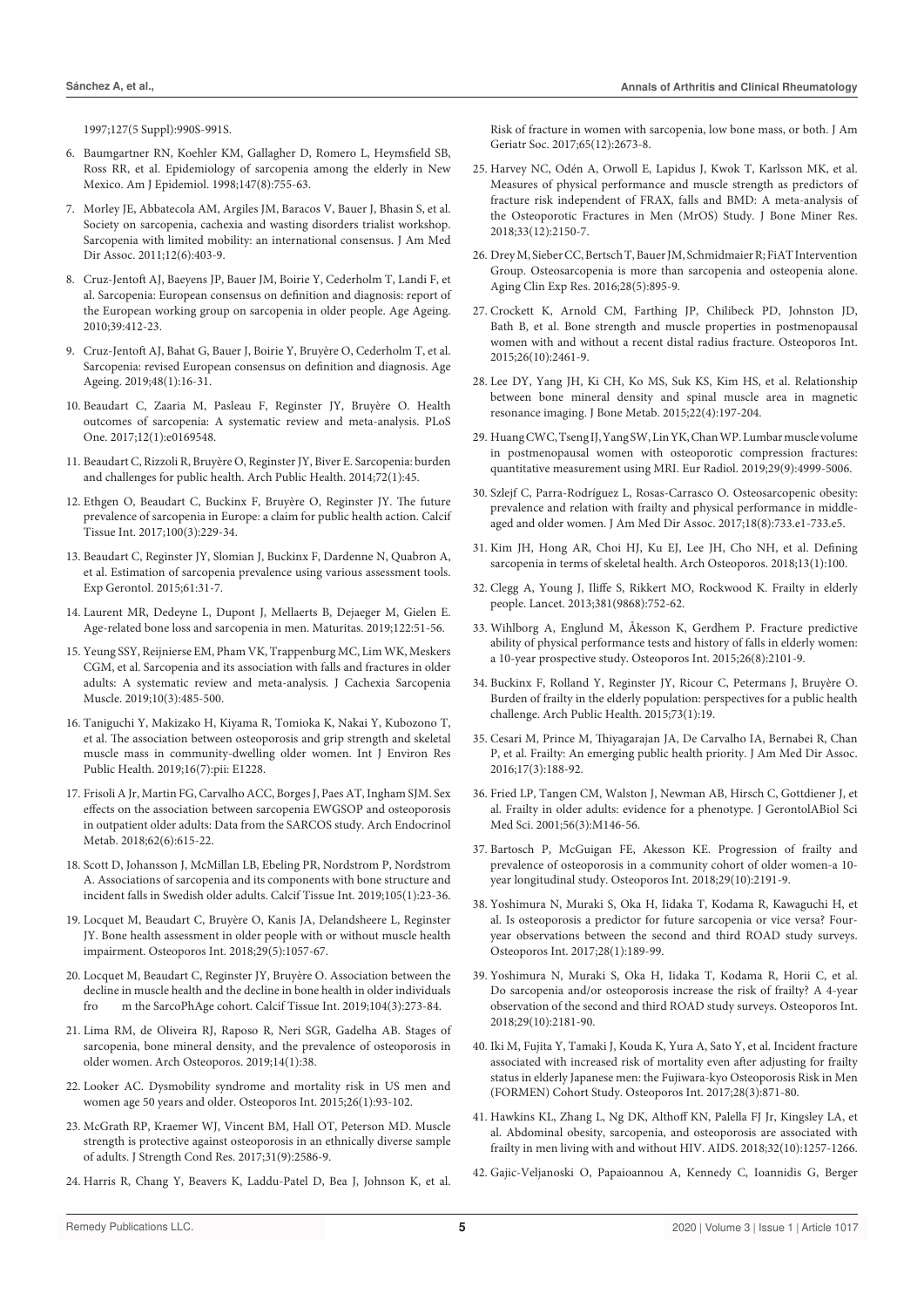C, Wong AKO, et al. Osteoporotic fractures and obesity affect frailty progression: a longitudinal analysis of the Canadian multicentre osteoporosis study. BMC Geriatr. 2018;18(1):4.

- 43. Veronese N, Stubbs B, Noale M, Solmi M, Rizzoli R, Vaona A, et al. Adherence to a Mediterranean diet is associated with lower incidence of frailty: a longitudinal cohort study. Clin Nutr. 2018;37(5):1492-7.
- 44. Silva TRD, Martins CC, Ferreira LL, Spritzer PM. Mediterranean diet is associated with bone mineral density and muscle mass in postmenopausal women. Climacteric. 2019;22(2):162-8.
- 45. Bonjour JP, Chevalley T. The dietary protein-acidosis hypothesis in the pathophysiology of osteoporosis. IBMS BoneKEy. 2009;6(7):254-8.
- 46. Isanejad M, Mursu J, Sirola J, Kröger H, Rikkonen T, Tuppurainen M, et al. Dietary protein intake is associated with better physical function and muscle strength among elderly women. Br J Nutr. 2016;115(7):1281-91.
- 47. Darling AL, Manders RJF, Sahni S, Zhu K, Hewitt CE, Prince RL, et al. Dietary protein and bone health across the life-course: an updated systematic review and meta-analysis over 40 years. Osteoporos Int. 2019;30(4):741-61.
- 48. Kerstetter JE. Dietary protein and bone: a new approach to an old question. Am J Clin Nutr. 2009;90(6):1451-2.
- 49. Kerstetter JE, Bihuniak JD, Brindisi J, Sullivan RR, Mangano KM, Larocque S, et al. The effect of a whey protein supplement on bone mass in older Caucasian adults. J Clin Endocrinol Metab. 2015;100(6):2214-222.
- 50. Misra D, Berry SD, Broe KE, McLean RR, Cupples LA, Tucker KL, et al. Does dietary protein reduce hip fracture risk in elders? The Framingham Osteoporosis Study. Osteoporos Int. 2011;22(1):345-9.
- 51. Koutsofta I, Mamais I, Chrysostomou S. The effect of protein diets in postmenopausal women with osteoporosis: systematic review of randomized controlled trials. J Women Aging. 2019;31(2):117-39.
- 52. Nabuco HC, Tomeleri CM, Junior PS, Fernandes RR, Cavalcante EF, Nunes JP, et al. Effects of higher habitual protein intake on resistancetraining-induced changes in body composition and muscular strength in untrained older women: a clinical trial study. Nutr Health. 2019;25(2):103- 12.
- 53. Isanejad M, Mursu J, Sirola J, Mursu J, Kröger H, Qazi SL, et al. Higher protein intake is associated with a lower likelihood of frailty among older women, Kuopio OSTPRE-Fracture Prevention Study. Eur J Nutr. 2019.
- 54. Shams-White MS, Chung M, Fu Z, Insogna KL, Karlsen MC, LeBoff MS, et al. Animal versus plant protein and adult bone health: A systematic review and meta-analysis from the National Osteoporosis Foundation. PloS One. 2018;13(2):e0192459.
- 55. Agostini D, Zeppa SD, Lucertini F, Annibalini G, Gervasi M, Ferri Marini C, et al. Muscle and bone health in postmenopausal women: role of protein and vitamin D supplementation combined with exercise training. Nutrients. 2018;10(8):pii:E1103.
- 56. Rizzoli R, Biver E, Bonjour JP, Coxam V, Goltzman D, Kanis JA, et al. Benefits and safety of dietary protein for bone health. An expert consensus paper endorsed by the European society for clinical and economical aspects of osteopororosis, osteoarthritis, and musculoskeletal diseases and by the international osteoporosis foundation. Osteoporos Int. 2018;29(9):1933- 48.
- 57. Wallace TC, Frankenfeld CL. Dietary protein intake above the current RDA and bone health: a systematic review and meta-analysis. J Am Coll Nutr. 2017;36(6):481-96.
- 58. Beaudart C, Buckinx F, Rabenda V, Gillain S, Cavalier E, Slomian J, et al. The effects of vitamin D on skeletal muscle strength, muscle mass, and muscle power: a systematic review and meta-analysis of randomized controlled trials. J Clin Endocrinol Metab. 2014;99(11):4336-45.
- 59. Halfon M, Phan O, Teta D. Vitamin D: a review on its effects on muscle

strength, the risk of fall, and frailty. Biomed Res Int. 2015;2015:953241.

- 60. Scott D, Sanders KM, Ebeling PR. Vitamin D, muscle function, and falls in older adults: does reduced deposition of intramuscular adipose tissue influence the relationship? J Clin Endocrinol Metab. 2013;98(10):3968-70.
- 61. Dhaliwal R, Aloia JF. Effect of vitamin D on falls and physical performance. Endocrinol Metab Clin N Am. 2017;46(4):919-33.
- 62. Ju SY, Lee JY, Kim DH. Low 25-hydroxyvitamin D levels and the risk of frailty syndrome: a systematic review and dose-response meta-analysis. BMC Geriatr. 2018;18(1):206.
- 63. Kruse C, Goemaere S, De Buyser S, Lapauw B, Eiken P, Vestergaard P. Predicting mortality and incident immobility in older Belgian men by characteristics related to sarcopenia and frailty. Osteoporos Int. 2018;29(6):1437-45.
- 64. Sternberg SA, Levin R, Dkaidek S, Edelman S, Resnick T, Menczel J. Frailty and osteoporosis in older women - A prospective study. Osteoporos Int. 2014;25(2):763-8.
- 65. Schurman L, Galich AM, González C, González D, Messina OD, Sedlinsky C, et al. [Argentine guidelines for the diagnosis, prevention and treatment of osteoporosis, 2015]. Medicina (B Aires). 2017;77(1):46-60.
- 66. Yoo SZ, No MH, Heo JW, Park DH, Kang JH, Kim SH, et al. Role of exercise in age-related sarcopenia. J Exerc Rehabil. 2018;14(4):551-8.
- 67. Kemmler W, Engelke K, von Stengel S. Long-term exercise and bone mineral density changes in postmenopausal women - Are there periods of reduced effectiveness? J Bone Miner Res. 2016;31(1):215-22.
- 68. Kemmler W, von Stengel S, Kohl M. Exercise frequency and bone mineral density development in exercising postmenopausal osteopenic women. Is there a critical dose of exercise for affecting bone? Results of the erlangen fitness and osteoporosis prevention study. Bone. 2016;89:1-6.
- 69. Daly RM. Exercise and nutritional approaches to prevent frail bones, falls and fractures: an update. Climacteric. 2017;20(2):119-24.
- 70. de Souto Barreto P, Rolland Y, Vellas B. Association of long-term exercise training with risk of falls, fractures, hospitalizations, and mortality in older adults. A systematic review and meta-analysis. JAMA Intern Med. 2019;179(3):394-405.
- 71. Watson SL, Weeks B, Weis L, Harding AT, Horan SA, Beck BR. Highintensity resistance and impact training improves bone mineral density and physical function in postmenopausal women with osteopenia and osteoporosis: the LIFTMOR randomized controlled trial. J Bone Miner Res. 2018;33(2):211-20
- 72. Watson SL, Weeks BK, Weis LJ, Harding AT, Horan SA, Beck BR. Highintensity exercise did not cause vertebral fractures and improves thoracic kyphosis in postmenopausal women with low to very low bone mass: the LIFTMOR trial. Osteoporos Int. 2019;30:957-64.
- 73. Yu PA, Hsu WH, Hsu WB, Kuo LT, Lin ZR, Shen WJ, et al. The effects of high impact exercise intervention on bone mineral density, physical fitness, and quality of life in postmenopausal women with osteopenia: a retrospective cohort study. Medicine (Baltimore). 2019;98:e14898.
- 74. Kemmler W, Shojaa M, Kohl M, von Stengel S. Exercise effects on bone mineral density in older men: a systematic review with special emphasis on study interventions. Osteoporos Int. 2018;29(7):1493-504.
- 75. Varahra A, Rodrigues IB, MacDermid JC, Bryant D, Birmingham T. Exercise to improve functional outcomes in persons with osteoporosis: a systematic review and meta-analysis. Osteoporos Int. 2018;29(2):265-86.
- 76. Giangregorio LM, McGill S, Wark JD, Laprade J, Heinonen A, Ashe MC, et al. Too fit to fracture: outcomes of a Delphi consensus process on physical activity and exercise recommendations for adults with osteoporosis with or without vertebral fractures. Osteoporos Int. 2014;26(3):891-910.
- 77. Beaudart C, Dawson A, Shaw SC, Harvey NC, Kanis JA, Binkley N, et